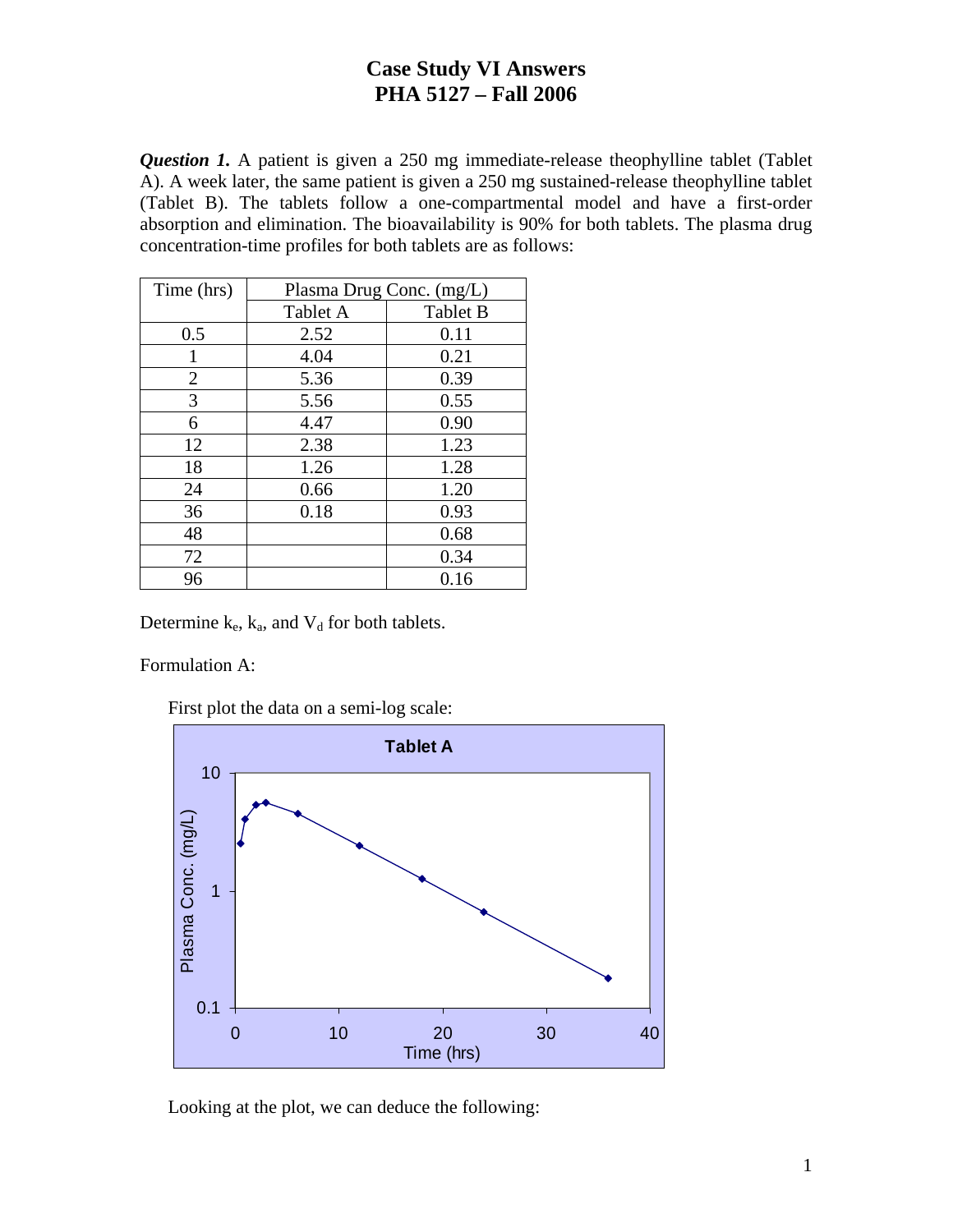- a) The last four data points are fairly linear and assumed to be the terminal phase
- b) Since the tablet is an immediate-release one,  $k_a$  >> $k_e$  so the terminal phase reflects ke.

$$
Cp = \frac{F \cdot D \cdot k_a}{V_d \cdot (k_a - k_e)} \left(e^{-k_e \cdot t} - e^{-k_a \cdot t}\right)
$$





Based on the exponential regression of the last four data points:  $Cp'' = C \cdot e^{-k_e \cdot t} = 8.7116 \cdot e^{-0.1077 \cdot t}$ So  $k_e = 0.11$  hr<sup>-1</sup>

### *Determine ka:*

We can use the feathering method (also known as method of residuals) to find  $k_a$ . Determine Cp" (as shown above) by extrapolating Cp (given in the table on page 1). Find the difference between Cp" and Cp, this will give you (Cp"-Cp). The absorption constant  $k_a$  can be determined from the exponential regression of  $(Cp''-Cp)$ .

| Time                  | Cp      | Cp''    | $Cp$ "- $Cp$ |
|-----------------------|---------|---------|--------------|
| (hrs)                 | (mg/mL) | (mg/mL) | (mg/mL)      |
| 0.5                   | 2.52    | 8.3     | 5.7          |
|                       | 4.04    | 7.8     | 3.8          |
| $\mathcal{D}_{\cdot}$ | 5.36    | 7.0     | 1.7          |
|                       | 5.56    | 6.3     | (17          |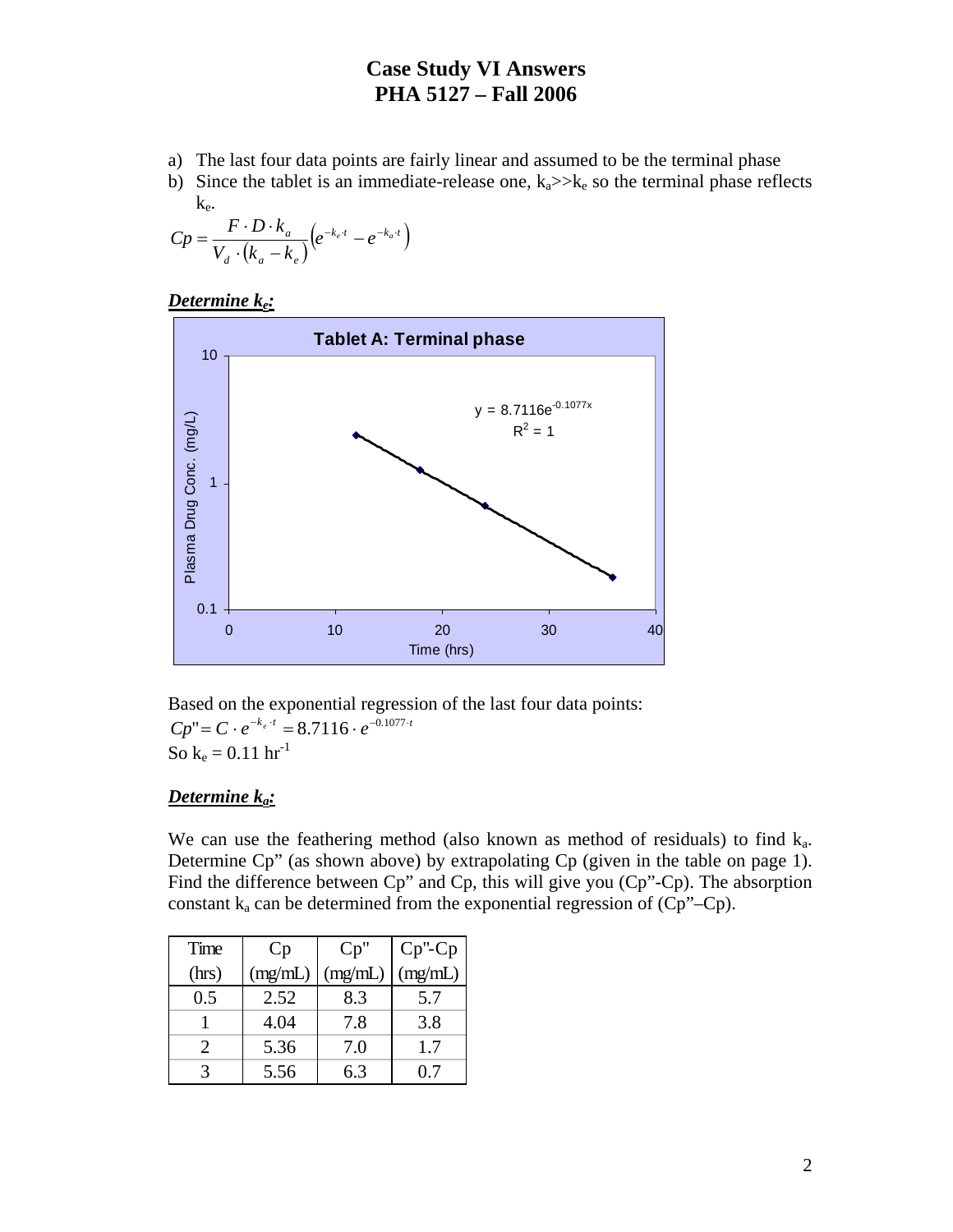

From the regression:  $(Cp''-Cp) = C \cdot e^{-k_a \cdot t} = 8.5741 \cdot e^{-0.8157 \cdot t}$ So,  $k_a = 0.82$  hr<sup>-1</sup>.

### *Determine*  $V_d$ :

From the terminal phase regression line,  $V_d$  can be determined from the constant C.  $V_d \cdot (k_a - k_e)$  $C = \frac{D \cdot F \cdot k}{\sigma}$ *a*  $\cdot (k_a =\frac{D\cdot F\cdot}{\sqrt{2\pi}\sqrt{2}}$ 

$$
V_d \cdot (\kappa_a - \kappa_e)
$$
  
\n
$$
8.71 \frac{mg}{L} = \frac{250mg \times 0.9 \times 0.82hr^{-1}}{V_d \cdot (0.82hr^{-1} - 0.11hr^{-1})} = \frac{260mg}{V_d}
$$
  
\n
$$
V_d = \frac{260mg}{8.71 \frac{mg}{L}} = 30L
$$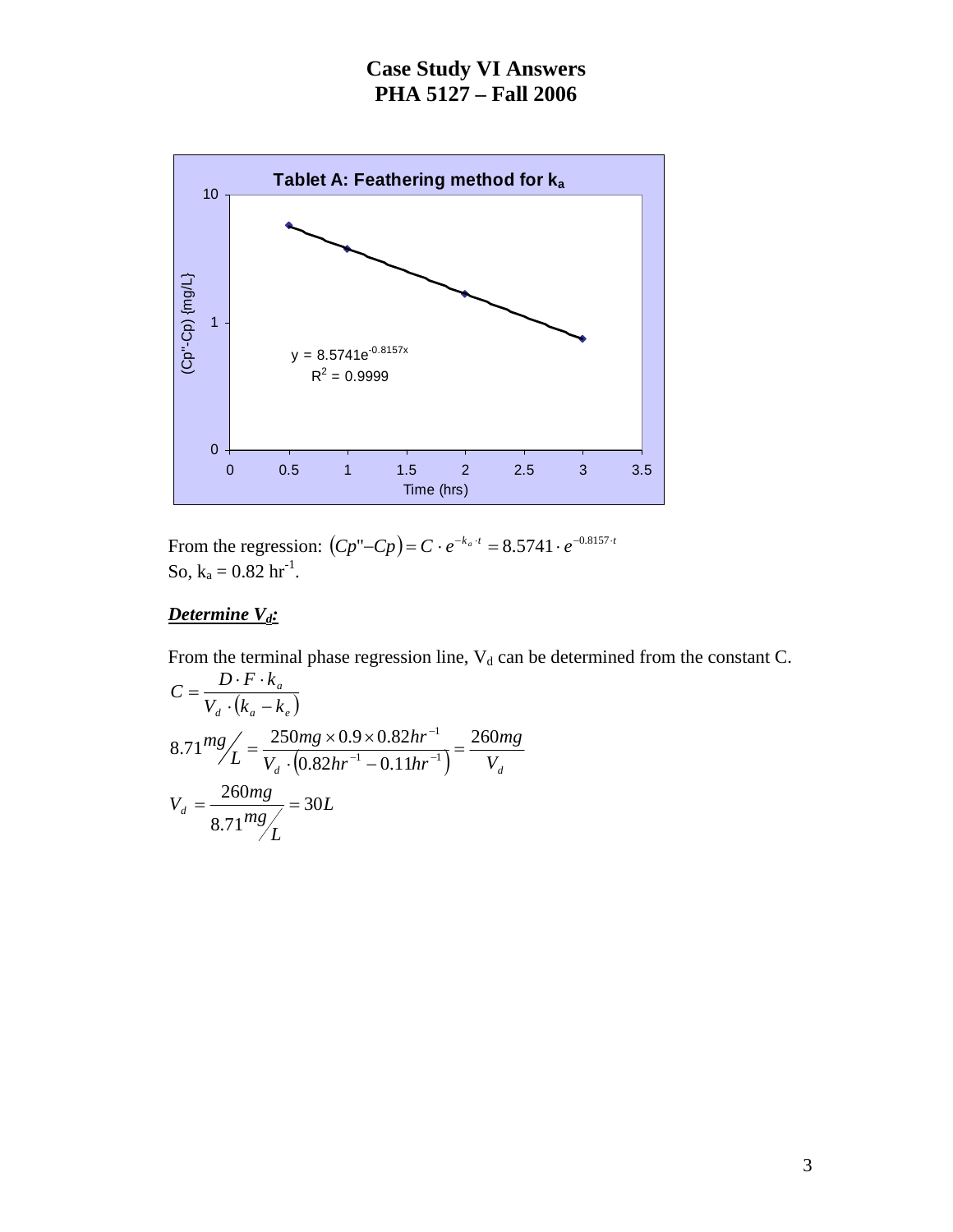### Formulation B:





Looking at the plot, we can deduce the following:

- c) The last four data points are fairly linear and assumed to be the terminal phase
- d) Since the tablet is a sustained-release one,  $k_a \ll k_e$  (we have a flip-flop situation) so the terminal phase reflects  $k_a$ .

Please note that in the case of a flip-flop situation,  $Cp = \frac{P \cdot D \cdot k_a}{V_d \cdot (k_e - k_a)} \Big(e^{-k_a t} - e^{-k_e t}\Big)$  $\frac{a}{a}$   $\left(e^{-k_a \cdot t} - e^{-k_e}\right)$  $Cp = \frac{F \cdot D \cdot k_a}{V_d \cdot (k_e - k_a)} \Big(e^{-k_a t} - e^{-k_e t}\Big).$ 



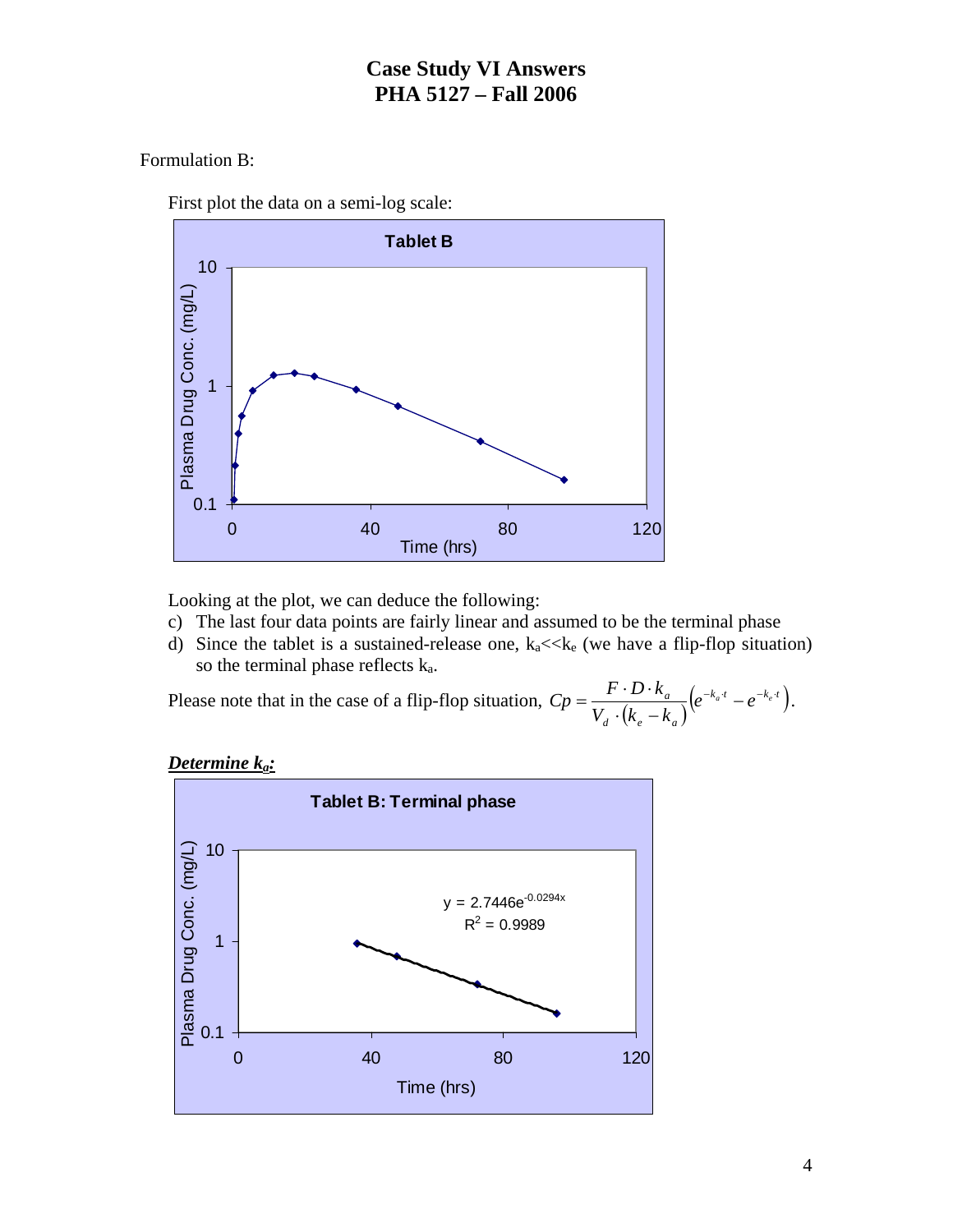Based on the exponential regression of the last four data points:  $Cp'' = C \cdot e^{-k_a \cdot t} = 2.7446 \cdot e^{-0.0294 \cdot t}$ So  $k_e = 0.029$  hr<sup>-1</sup>

#### *Determine ke:*

We can use the feathering method to find  $k_e$ . Determine Cp" (as shown above) by extrapolating Cp (given in the table on page 1). Find the difference between Cp" and Cp, this will give you (Cp"-Cp). The absorption constant  $k_e$  can be determined from the exponential regression of (Cp"–Cp).

| Time  |         |        |         |
|-------|---------|--------|---------|
| (hrs) | (mg/mL) | (mg/mL | (mg/mL) |
| 0.5   | 0.11    | 2.7    | 2.6     |
|       | 0.21    | 2.7    | 2.5     |
|       | 0.39    | 2.6    | 2.2     |
|       | 0.55    | 2.5    | 2.0     |



From the regression:  $(Cp''-Cp) = C \cdot e^{-k_e \cdot t} = 2.7446 \cdot e^{-0.1115 \cdot t}$ So,  $k_e = 0.11$   $hr^{-1}$ .

#### **Determine V<sub>d</sub>:**

From the terminal phase regression line,  $V_d$  can be determined from the constant C.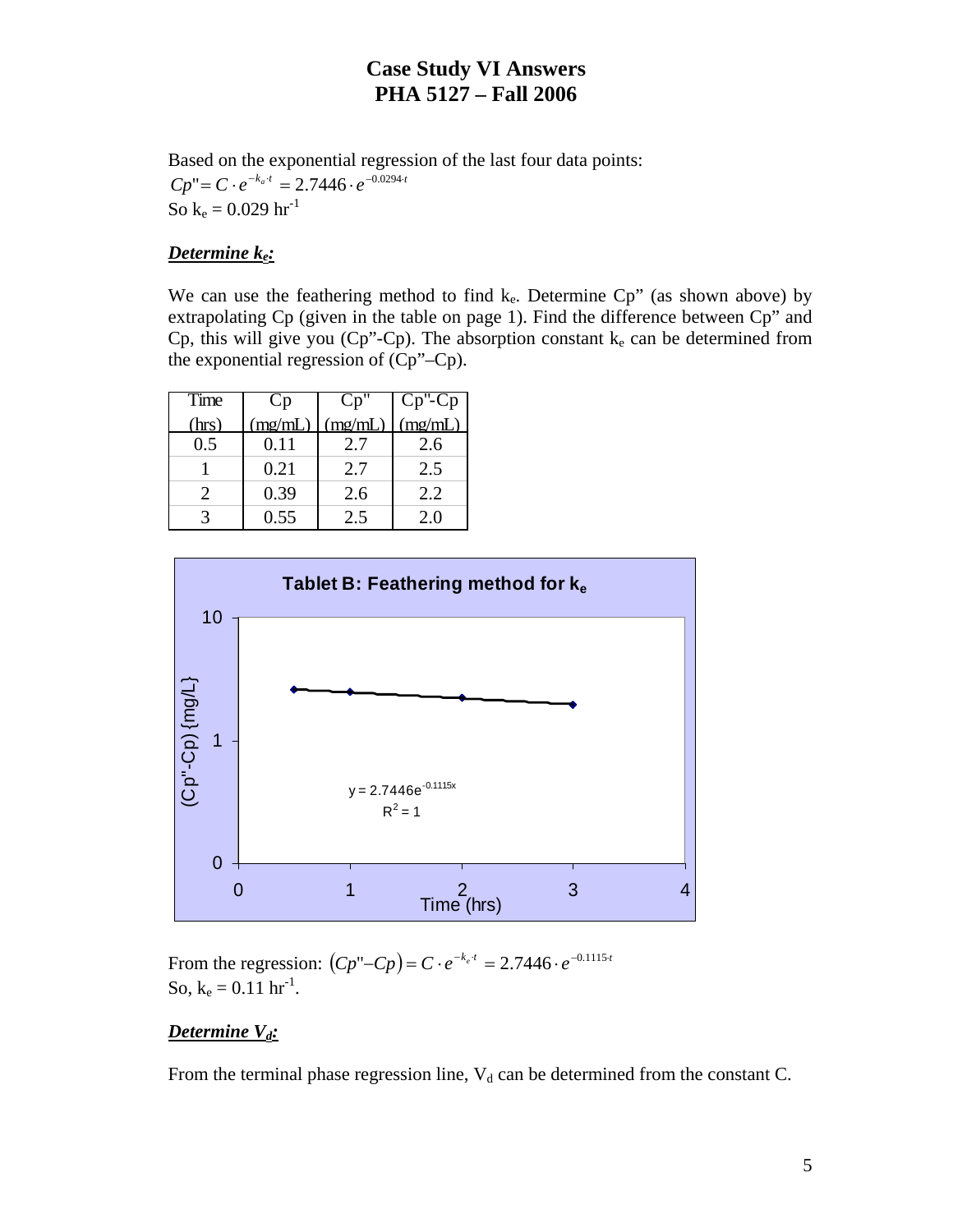$$
C = \frac{D \cdot F \cdot k_a}{V_d \cdot (k_e - k_a)}
$$
  
2.74  $mg / L = \frac{250mg \times 0.9 \times 0.029hr^{-1}}{V_d \cdot (0.11hr^{-1} - 0.029hr^{-1})} = \frac{80.6mg}{V_d}$   

$$
V_d = \frac{80.6mg}{2.74 \frac{mg}{L}} = 29.4L
$$

*Question 2.* For a one-compartment, first-order absorption and elimination, multiple oral administration, state whether the follows parameters will increase, decrease, or no change. (Hint: Use simulation files to answer this question)

$$
C_{ss,avg} = \frac{F \cdot D}{CL \cdot \tau} \qquad F = \frac{C_{ss,max}}{C_{ss,min}} \qquad t_{ss,max} = \frac{\ln\left(\frac{k_a \left(1 - e^{-k_e \cdot \tau}\right)}{k_e \left(1 - e^{-k_a \cdot \tau}\right)}\right)}{k_a - k_e}
$$

$$
t_{1/2abs} = \frac{\ln(2)}{k_a}
$$

Parameters used:  $D = 250$  mg,  $\tau = 6$  hrs,  $n = 4$ ,  $t_{1/2abs} = 2hrs$ ,  $V_d = 30$  L,  $CL = 30$  L/hr

|                   | $C_{ss,avg}$ | Fluctuation, F | $t_{\rm max}$                   |
|-------------------|--------------|----------------|---------------------------------|
| CL in halved      | Doubled      | Decreased      | Increased since $k_e$ is halved |
| $\tau$ is doubled | Halved       | Increased      | Increased                       |
| F is halved       | Halved       | No change      | No change                       |
| $k_a$ is doubled  | No change    | Increased      | Decreased                       |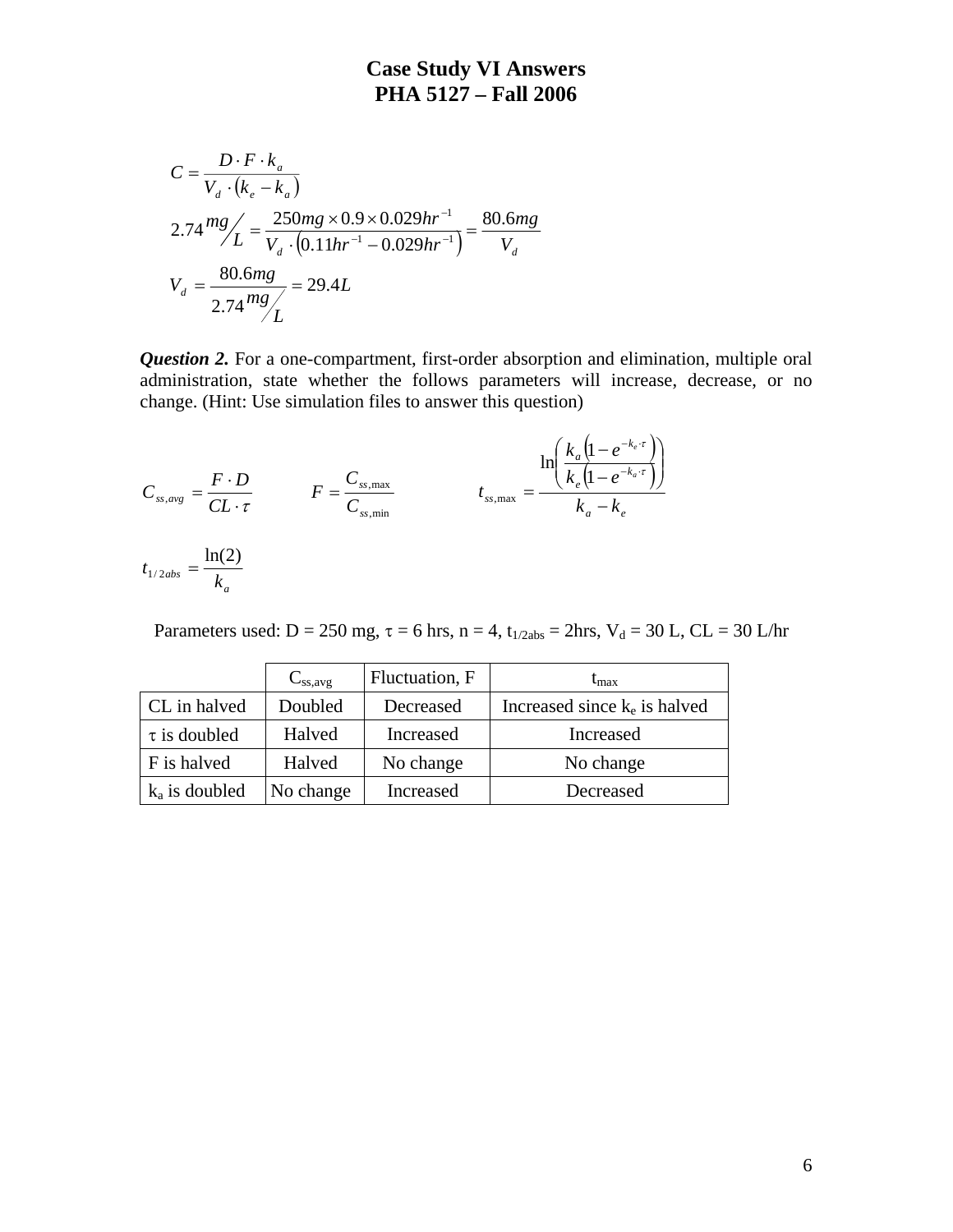*Question 3.* A patient is to be put on a continuous iv infusion. Devise a dosing regimen (including a loading dose) for the patient. (Assume the drug to follow a one-compartment model and has a first-order elimination). Following are the properties of the drug and the patient:

| Patient Weight                                        | $\vert$ 130 lbs         |
|-------------------------------------------------------|-------------------------|
| Drug's half-life $(t_{1/2})$                          | $\frac{3}{5}$ hrs       |
| Volume of distribution $(V_d)$                        | $1.8$ L/kg              |
| Desired average steady state concentration $(C_{ss})$ | $\sqrt{7.5 \ \mu g/mL}$ |

$$
k_o = C_{ss} \cdot CL = C_{ss} \cdot k_e \cdot V_d = \frac{C_{ss} \cdot V_d \cdot \ln(2)}{t_{\frac{1}{2}}}
$$
  
\n
$$
k_o = \frac{7.5 \frac{\mu g}{mL} \cdot \left(1.8 \frac{L}{kg} \times \frac{1000mL}{1L} \times 130 \text{ lbs} \times \frac{1kg}{2.2 lb}\right) \cdot \ln(2)}{3 \text{ hrs}} \cdot \left(\frac{1mg}{1000 \mu g}\right) = 184 \frac{mg}{hr}
$$
  
\n
$$
Loading \, Dose = C_{ss} \cdot V_d = 7.5 \frac{\mu g}{mL} \cdot \left(1.8 \frac{L}{kg} \times \frac{1000mL}{1L} \times 130 \text{ lbs} \times \frac{1kg}{2.2 lb}\right) \cdot \left(\frac{1mg}{1000 \mu g}\right)
$$
  
\n
$$
Loading \, Dose = 798mg
$$

#### *Question 4.* True and False

- 1. The absorption rate constant  $(k_a)$  is always larger than the elimination rate constant  $(k_e)$ . FALSE
- 2. The oral bioavailiability of a very lipophilic, neutral, high extraction drug (showing linear pharmacokinetics) after oral administration of a tablet is significantly affected by the liver blood flow, the plasma protein binding, and the dissolution rate. TRUE
- 3.  $Cp_{max}$  and  $t_{max}$  are sufficient to assess bioequivalency. FALSE